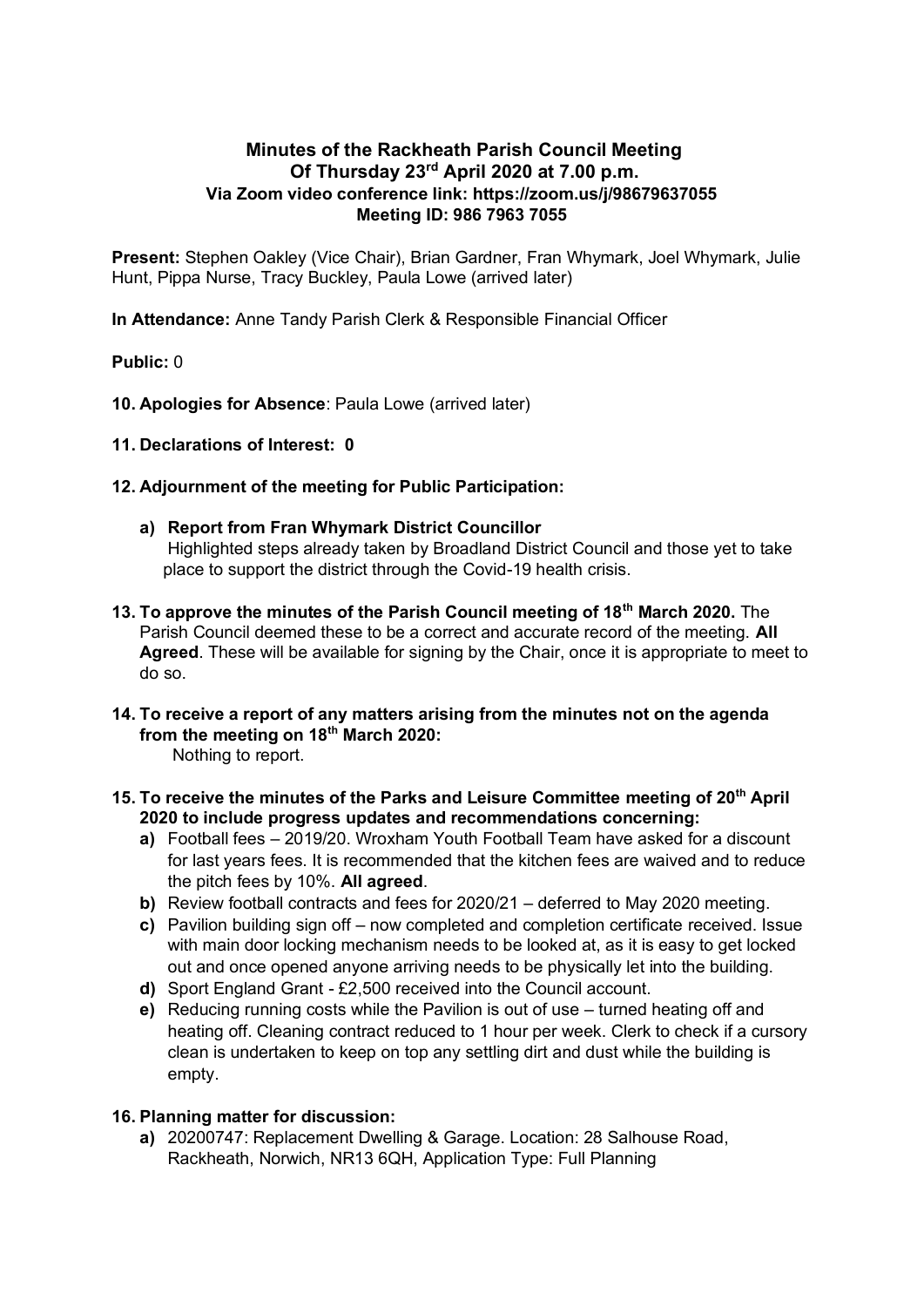It was agreed that this application is in line with other rebuilds in the vicinity, it doesn't impact negatively on immediate neighbours and is not out of scale. Concern raised by Stephen Oakley as to the rear balcony overlooking neighbours. This will be fed back but essentially, no objections. **All Agreed**.

## **17. Accounts**

- **a)** To approve Payments (attached at Appendix A). **All Agreed**.
- **b)** To note the monthly bank reconciliation to 31<sup>st</sup> March 2020 and budget update. All **approved.**

### **Paula Lowe arrived at 19.35** and joined via telephone.

- **c)** Norfolk Community Foundation Grant £1,000.00. How do we get this into the Community to support volunteers during Covid 19? Fran Whymark raised concerns about the lack of co-ordination of the volunteer group and very little information being held on who the volunteers are. It was felt that proper records should be maintained to safeguard the volunteers and the Council when offering financial support. No direct requests for money have been received by the Council so unless it was needed and the grant would remain in the Parish Council account and earmarked. If at a later date the situation changed, arrangements could be made. It was acknowledged that the grant was initially applied for to purchase food boxes but it quickly became apparent that these were not needed so none were purchased. The grant is not to be used as a hardship fund for individuals as there is a separate strand of support available through the BDC Hub for this. Any money left at the end of the health crisis will be donated back to the Norfolk Community Fund. The Clerk is to obtain an update from the two lead volunteers for the next meeting. **All agreed.**
- **d)** Agreement of the BHIB renewal of £968.79 an increase of £39.05 on last year. It was suggested by Paula Lowe that in the current climate it would be time consuming and difficult to obtain further quotes and all members felt that this small increase represented good value for money. **All agreed**.
- **e)** Request for a further years subscription to SLCC at £173.00, an increase of £17.00 on last year. Fran Whymark asked if the Council still needs this? The service provided is similar to the one already prescribed to from NPTS and it was suggested that membership to NALC would be more appropriate for legal advice. The Clerk to investigate further and report back to the next meeting. **All agreed**.
- **f)** Methods of receiving damage deposit payments for Pavilion hirers. Research into pre-authorisation card readers has highlighted the high cost involved per transaction and for a business such as the Pavilion this would not be cost effective. A straight card payment machine would still present the same problem of depositing money into an account and moving it out again. The best solution is to offer payment by cheque or cash in a marked and sealed envelope**. All Agreed**.

## **Meeting adjourned for NHS hand clap 8.00pm Meeting reconvened 8.05pm**

- **g)** Approval of replacement battery for the Booking Assistants laptop. Quote of £60 for compatible battery or £100 for original including VAT. Pippa Nurse suggested it would be more cost effective in the longer term to purchase an original battery. **All agreed**.
- **h)** Approval of the Highways verge cutting quote for 2020 of £2,706.51. **All agreed**.